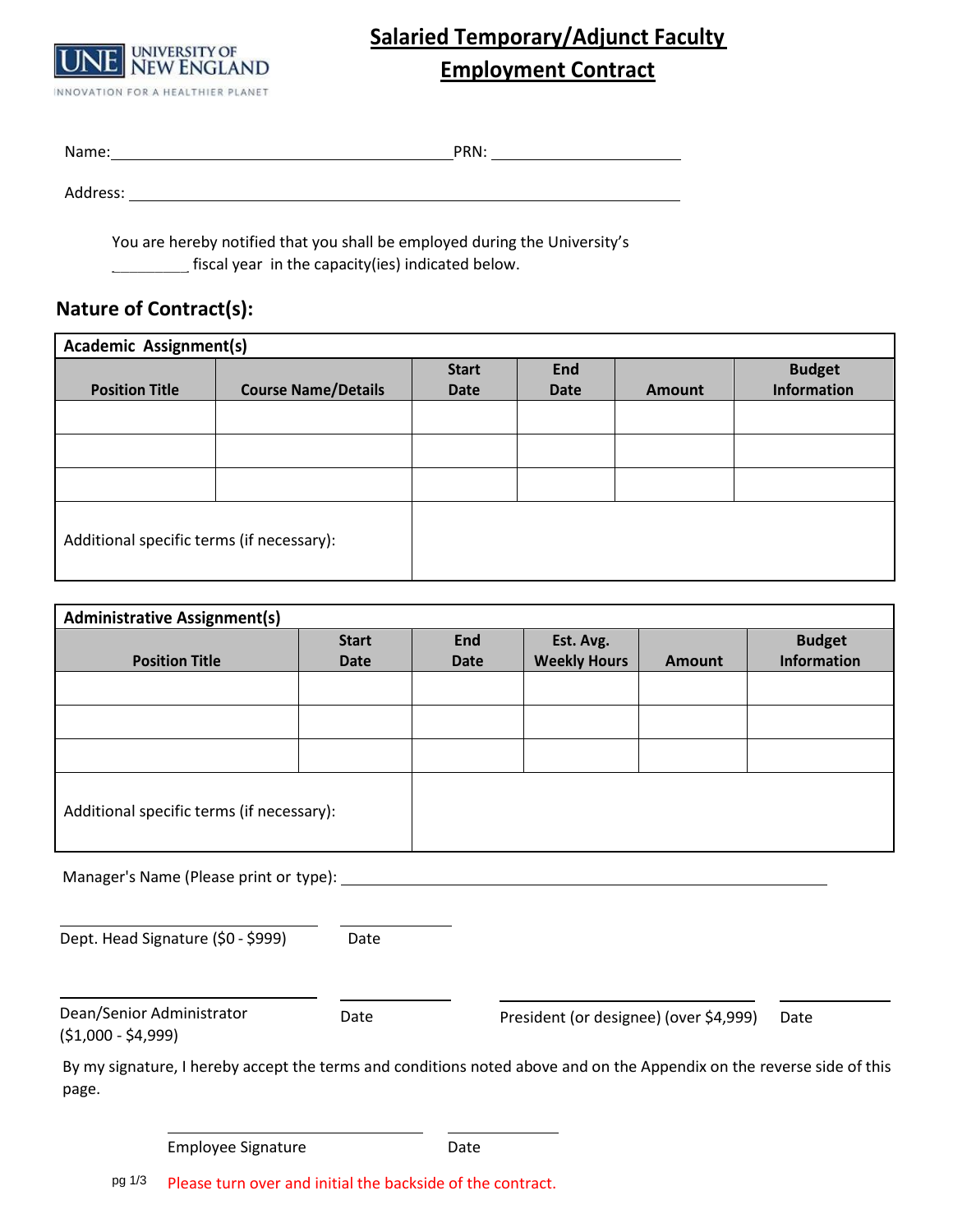| Student: Semester: Communication of the Semester: Communication of the Semester:                                                                                                                                                                      |
|-------------------------------------------------------------------------------------------------------------------------------------------------------------------------------------------------------------------------------------------------------|
|                                                                                                                                                                                                                                                       |
| Direct Studies Contract: Course name: 2008 2010 2022 2023 2024 2022 2023 2024 2022 2023 2024 2022 2023 2024 20                                                                                                                                        |
| Semester: with the contract of the contract of the contract of the contract of the contract of the contract of the contract of the contract of the contract of the contract of the contract of the contract of the contract of                        |
|                                                                                                                                                                                                                                                       |
| You will prepare the Directed Studies Contract, meet regularly with the student, review and evaluate academic progress,<br>and submit a grade to the Registrar's Office. Your salary will be paid in full upon completion of the course and a receipt |

of a grade in the Registrar'sOffice.

#### **APPENDIX**

#### **Academic Contracts**

The following terms and conditions of employment apply to employees on Academic, Overload, or Directed Studies contract(s). In your employment, you agree to be responsible for the usual and customary academic duties and those additional activities that may be assigned to you by the person to whom you report. The University reserves to itself the right to make such reasonable changes of assignment as are deemed to be in the best interest of the Institution.

It is mutually agreed that the acceptance of this contract will bind you and the University until the close of the stated contract period, subject, of course, to termination pursuant to the rules of the University. This contract is governed by applicable state and federal law, represents, with the inclusion of the applicable rules of the University and the Faculty and Personnel Handbooks, the entire agreement between the parties. Except to the extent expressly contradicted by the Faculty or Personnel Handbook, the terms of this contract apply. Nothing in this paragraph limits the University's right to change the applicable provisions of the Faculty and Personnel Handbooks or rules of the University from time to time, during the term of this contract and this contract will be governed by such changes. The parties agree that the University may reduce the employee's salary during the term of this contract, by no more than 5% of your salary, but only as part of an overall cost reduction program as approved by the Board of Trustees.

This agreement shall not take effect until it is approved by the President (or designee) of the University, signed by the Appointing Officer, signed by you, and returned to the University's Associate Vice President of Human Resources.

Payments under this contract will be made semi-monthly over the term of the contract unless other arrangements are made in written form.

#### **Adminstrative/Professional Contracts**

The following terms and conditions of employment apply to employees on Administrative/Professional contracts:

In your employment, you agree to be responsible for the scope of activities outlined in your job description(s) and those additional activities that may be assigned to you by the person to whom you report. The University reserves the right to make such reasonable changes of assignment as are deemed to be in the best interest of the Institution. This contract is governed by applicable state and federal law, represents, with the inclusion of the applicable rules of the University and the Personnel Handbook, the entire agreement between the parties. Except to the extent expressly contradicted by the Personnel Handbook, the terms of this contract apply. Nothing in this paragraph limits the University's right to change the applicable provisions of the Personnel Handbooks or rules of the University from time to time, during the term of this contract and this contract will be governed by such changes. The parties agree that the University may reduce the employee's salary during the term of this contract, by no more than 5% of your salary, but only as part of an overall cost reduction program as approved by the Board of Trustees.

This administrative appointment may be terminated by two weeks' notice given by either party or by mutual agreement at any time.

Payments under this contract will be made semi-monthly over the term of the contract unless other arrangements are made in written form.

This agreement shall not take legal effect until it is approved by the President of the University and accepted by you.

FOR ATHLETICS PROGRAM PERSONNEL: Violation of NCAA or other conference rules is prohibited, and may result in disciplinary action, up to and including termination of employment.

#### **All Contracts**

This employment agreement recognizes that all persons hired by the University of New England may be assigned or reassigned to any campus as may be necessary.